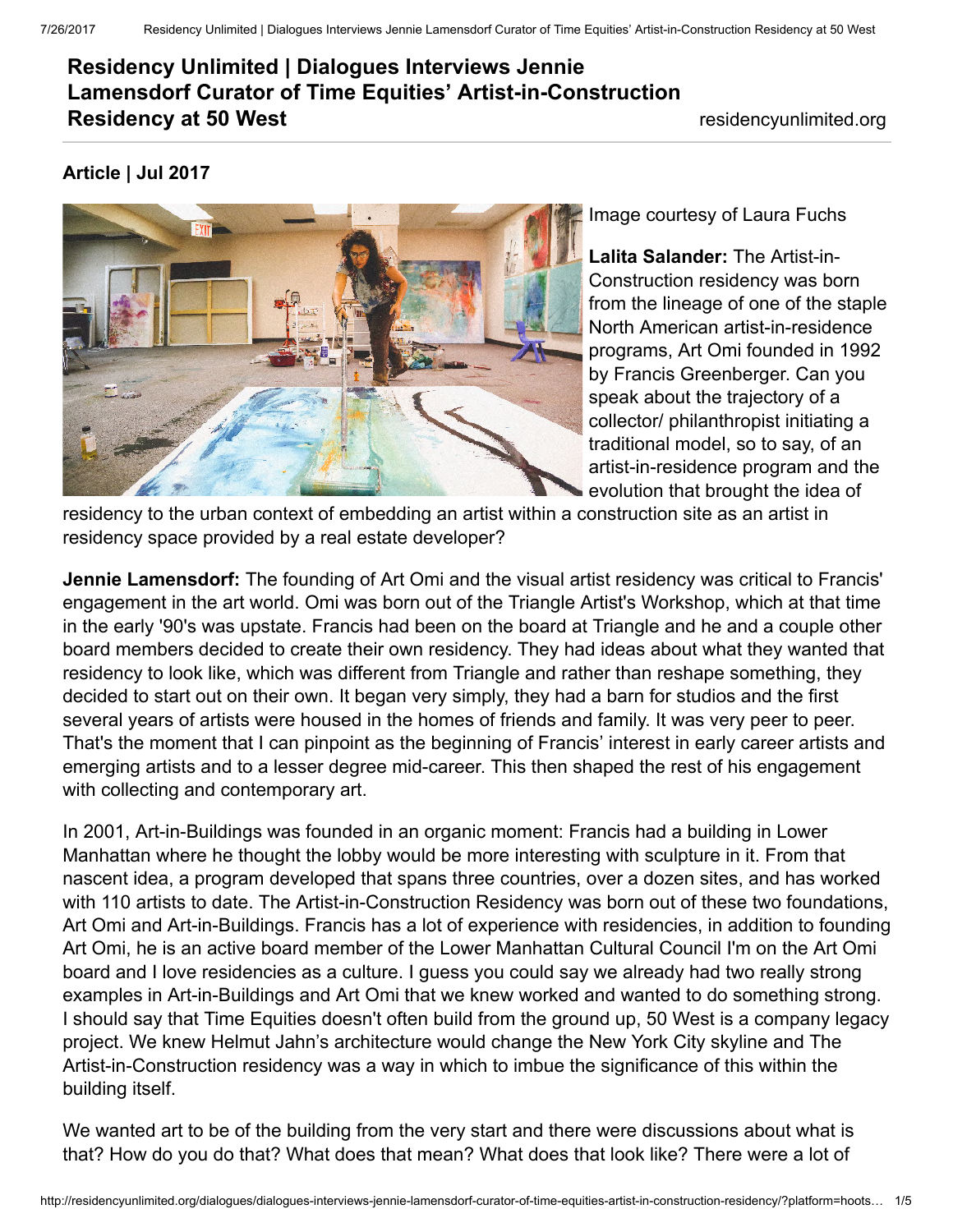models that other developers have done, but none of them really seemed "us." For example, there is an Anish Kapoor, Herzog and de Meuron [collaboration](http://56leonardtribeca.com/global-landmark/), which I'm sure is amazing but that's not what our program or Francis' engagement with the arts has really ever been and it wouldn't make sense for us to do something like that. Through a couple months of brainstorming, we came up with Arts-in-Construction Residency. The basic components included: free studio space, one block from the construction site, in a space that had at one point been an office. We also gave them an honorarium and the artists had 24-hour access to their space. Most of the artists made significant bodies of work in those spaces separate from the project they were working on for us. We gave them hard hats with their names on them and access to our construction site. Initially, they had tours of the site and began to develop what part of that project was interesting to them. Ultimately, they produced a painting or series of paintings in response to the construction of the building and those works will all permanently hang in the building upon its completion.

LS: Foundation and legacy have a double entendre in this case. As a curator can you speak about the lattice of meaning that traverses the architectural, the site, 50 West's engineers, skilled [construction](http://baharbehbahani.com/) workers and the implications for the four artists that were hosted, Hugo [Bastidas,](https://www.nohrahaimegallery.com/hugo-bastidas.html) Bahar Behbahani, Noa [Charuvi](http://noacharuvi.com/), and Paul [Anthony](https://thepaulsmithart.com/) Smith as residence within this context?

JL: I can't speak for the artists, but what I would say in this context is that construction in this city is constant but largely invisible. I think that's partially due to the fact that all construction hoarding is identical so it starts to become a part of the environmental fabric of the city. We gave the resident artists access to a space that they, along with the general population of New York City, would not normally have access to. We selected the artists intentionally and their practices did influence why we invited them.

For example, the Israeli artist, Noa Charuvi, had a series that she worked on for years painting abstracted versions of destroyed homes in Palestinian territories. At the very early stages of the construction, the site looked very similar to destruction. This was in a way the opposite, but somehow aesthetically very similar, and I think that was interesting to her in the beginning. You wouldn't necessarily have known if the site was the beginning or the end of something. That is the conversation Noa and I had when I invited her to tour the hole in the ground. Noa was our first resident in 2014 and our last resident in 2016. She has gone on to work with different parts of construction sites as part of her practice after the residency.

LS: What you were talking about brings me to my next question, which was as alumni of Omi, these artists lived among the expansive Catskill mountains of the Hudson Valley region for the month of their residency in Ghent, New York. Fast forward to the context of the city, skyscrapers are the mountains of our urban landscapes, scattered throughout cities are the base camps of these mountains; mysteriously masked to passerby's, neighbors, local businesses by construction hoarding. Construction hoarding is a term I wasn't familiar with so I looked it up in the dictionary. Merriam Webster's definition of a hoarding is a "temporary board fence put about a building being erected or repaired." I was interested in the etymology of the word. The derivations are Old Saxon, hord, treasure, hidden or in most place. I thought that Artist-in-Construction residency confronts this tradition, what does it expose?

**JL:** Spending a lot of time on the site was a revelatory experience for me as a curator. I was able to do this before the residency while we were figuring out how the residency would function. I observed that skilled workers who are on the site one week are not on the site the next week, they would have moved on to a new project, doing the same labor on sites all over the city. This movement is so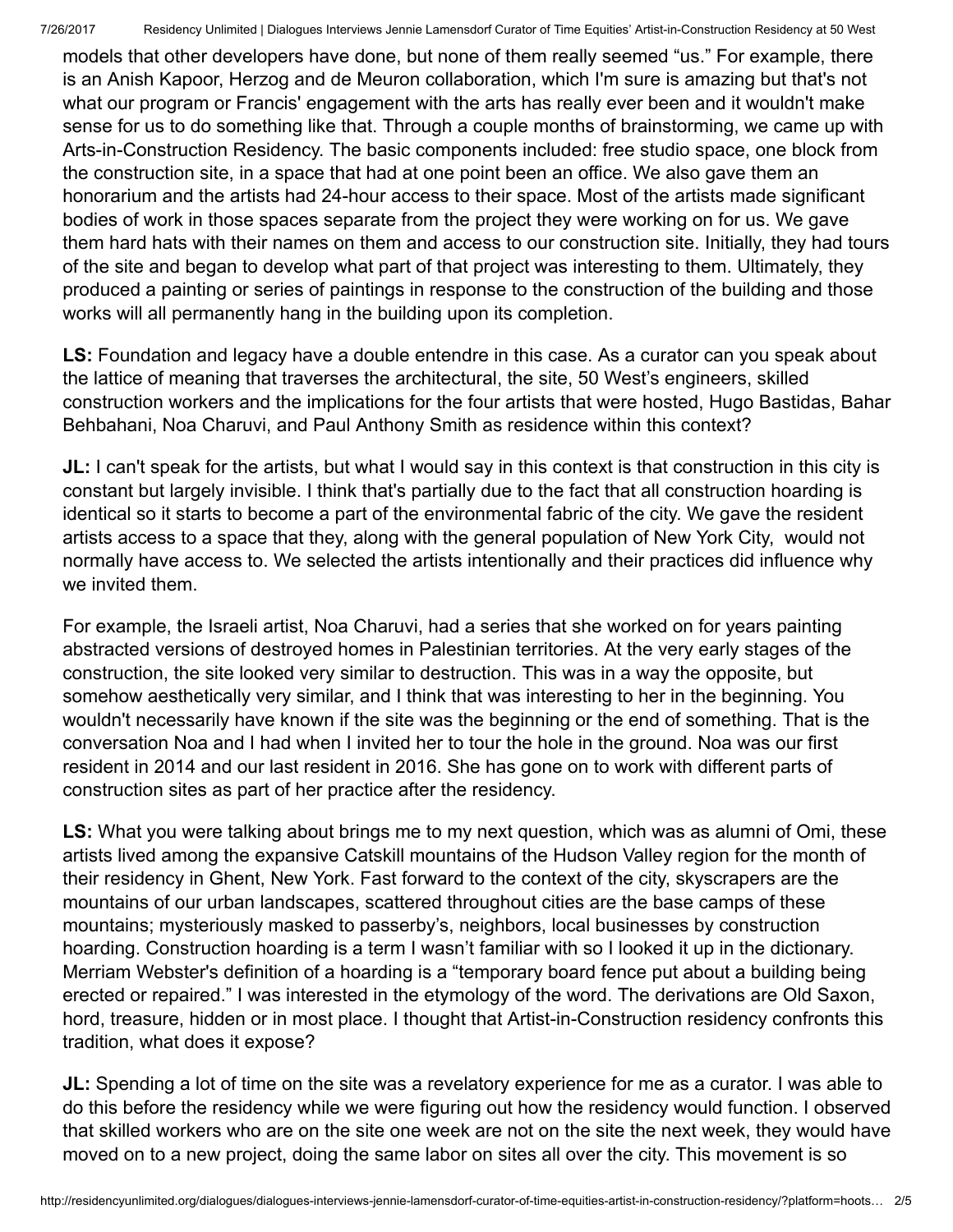7/26/2017 Residency Unlimited | Dialogues Interviews Jennie Lamensdorf Curator of Time Equities' Artist-in-Construction Residency at 50 West

intricate and choreographed, like a ballet, as an intern I had at the time, Ash Duhrkoop called it. I invited Paul Anthony Smith with this is mind.I've loved his series of portraits of laborers from tarmacs at airports for a long time; I was interested in having him consider the skilled laborers working on the construction site. Paul ended up making one group portrait and one solo portrait.

What I didn't expect occurred with Hugo Bastidas whom we invited because he was making paintings of imagined architecture such as a painting depicting the base of the Freedom Tower going up into the Tower of Babel. When we invited him to this space, the building was sort of like that. There was a base and the top was spindly and very much skeletal. I assumed that Hugo would continue this work, but he took a left-hand turn and made a whole series, almost a dozen, portraits of the people working on the building. I thought that change in direction was a fascinating outcome of the residency.

The work produced through the residency will be installed in the building and though the paintings won't be on permanent public display, there is a legacy of the project in the [press](http://teiartinbuildings.com/news?exhibit=76) that is very accessible. As well, all of the works were shown together publicly when we had an exhibition at The Metropolitan College of New York's new gallery space.

In regards to the juxtaposition between the artists experience with the Hudson River Valley and scale in New York City it is interesting to discuss Bahar Behbahani. Bahar lives in Brooklyn and picked up the practice of walking every day to and from the studio, in all sorts of weather. Sometimes she would invite people to walk with her but, usually, she walked alone. This exploration of the urban environment became a part of her practice.

Behar scaled up the size of her painting significantly during the residency. That's largely due to the fact that through the residency she had a studio that was not in her home, there's a practical nature to this escalation in scale. However, I also think it comes from the expansiveness of the architecture of 50 West, the expansiveness of the sky when you're in the building, the gaze hovering above all the other buildings in the neighborhood when looking South. Together with the extraordinary expansive view of Manhattan, walking over the Brooklyn Bridge every day, I imagine that these environmental factors became entrenched in the work that Behar was making.

I think that happens at Omi where the artists are living in a pastoral landscape, as if out of the Hudson River School paintings. There are so many natural and art historical references that come from simply being there and looking out over the vista.

LS: When a viewer is confronted with an artwork in a museum and/or exhibition space they are generally viewing a work of art that lives in a state of completion. On a daily basis, we walk through the concrete and glass city inhabiting and traversing completed building projects. In the landscape of development, AIC provides a window into the invisibility of artistic labor and the invisibility of labor behind the construction. What is the correlation and why is it important? You've gotten to this in response to the previous questions, but if it leads you to any other thoughts?

JL: It is something that I've been thinking about a lot recently. In the Artist-in-Construction residency, the artists were a bit cloistered in their spaces. The artists all had studio visits, by invitation of the artist as well as informal open studios. When their work was shown to the public in the gallery of MCNY, it was in the traditional exhibition context. The invisibility of the artistic practice is more exposed in the Art-in-Buildings projects. What Art-in-Buildings more often does are exhibitions in the public or semi-public spaces of properties that Time Equities owns. I call them semi-public because the public is completely welcome and the projects happen before one gets to a security guard but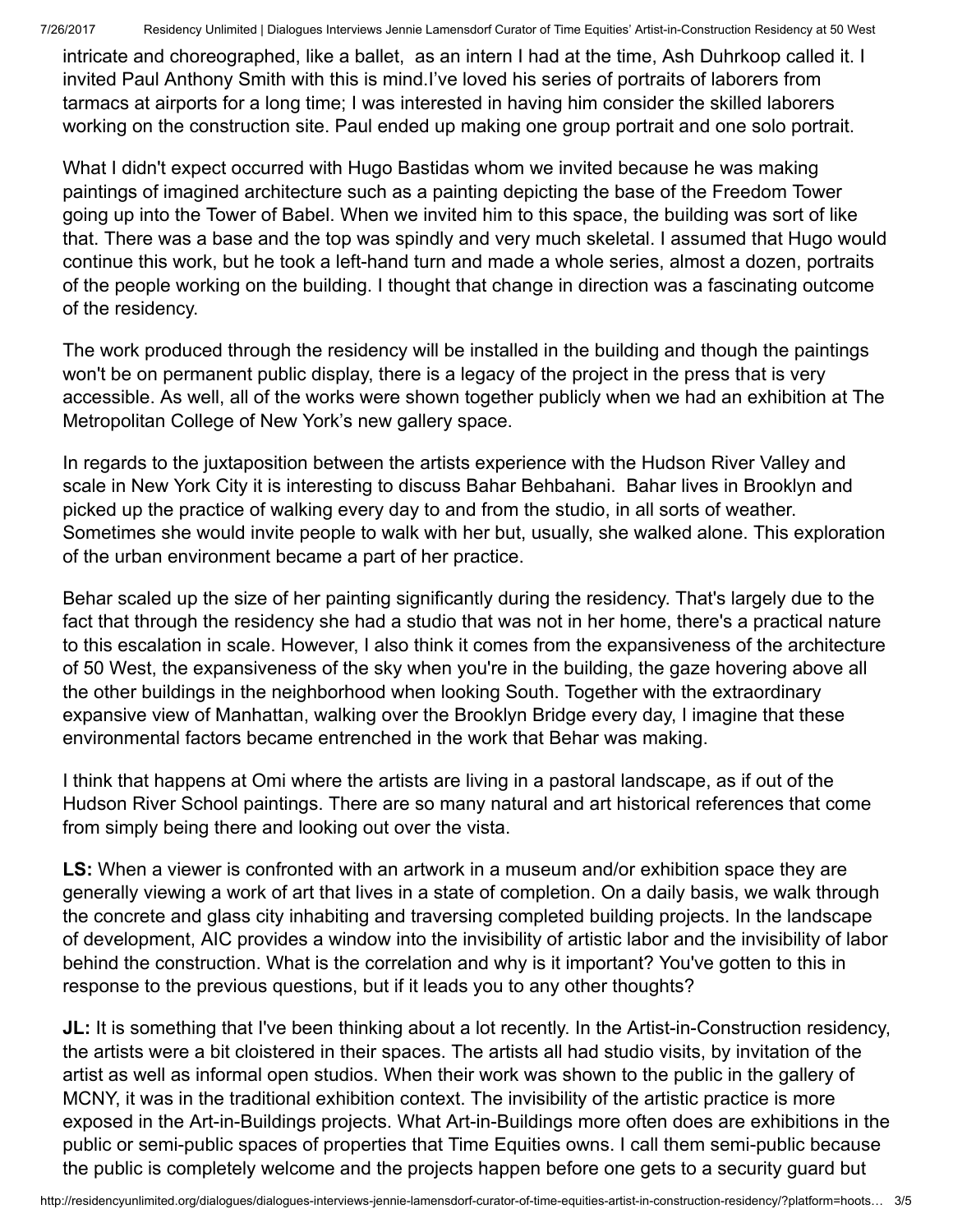there is an invisible barrier to entering one of these buildings without an appointment. There's a weirdness and we try to fight that weirdness by having openings or performances and; to make it obvious that folks are invited and welcome.

I encourage the artists to install during business hours for the Art-in-Buildings projects. Then the people who live or work in that building get to see a project grow over the course of several days. It brings a human element to the installations and is a way of bringing the studio to the public.

LS: Following up on that point, I think an important part of residences is the attention to the space for process within the residents' practice. I thought it was an interesting juxtaposition the process of the construction labor and the process of the artist. Do you have any comments about process in regards to Artist-in-Construction?

**JL:** The construction management company who ran the day to day of the project was Hunter Roberts. Their head of project was James McCormick and the artist's point of contact on the site. James was very engaged with the artists. He took high-res images of their paintings and printed them onto aluminum. He then hung them in the lift, which is the elevator that goes on the outside of a building before it is finished. Then the people working in the building saw the artists' work grow. The photographs were a replica of a replica of the painting but, it was presented in a really lovely manner. The artwork came full circle, back to the skilled construction workers we were making the work alongside. A couple of them came to the opening of our exhibition. A mutual respect developed and an understanding that the construction workers were specialized, some of them extremely specialized craftsmen and the artists who are, if you distil it, extremely specialized craftsmen.

LS: Exactly. And I think both groups have this, in regards to the broader public, there is a lot that they do that is not seen. So there's that interesting correlation between the two.

JL: Absolutely. A lot of artists toil in obscurity. Even if they have exhibitions in a big space, if you have a studio practice, I think it can be very lonely. The construction site in and of itself made it a little bit more collegial. This iteration of Artist-in-Construction was a pilot program. We were learning what worked, what was smart as we went along and I think it would not have occurred to me to put these sort of screen printed versions of the paintings in the lift, but if we do it again, I would absolutely do that. Everybody was super invested in the artists being comfortable and happy and getting access to what they needed.

LS: There is the commodification of the cool as art brings a cultural capital to development projects. 50 West reimagines the place of the art as stakeholder rather than as incidental location maker with the Artist-in-Construction embedded within it. Can you speak about the broader implications inserting a residency has in the axis of real estate development?

**JL:** This is the big question, right? Time Equities is not the first developer to engage with art. I think the thing that fundamentally makes us different from other developers that are engaging with the arts, and that this is true of our residency program certainly, is that the mission of Art-in-Buildings is to create a platform for emerging and mid-career artists, expand the audience for contemporary art, and make our properties more interesting places to live, work, do business, etc. I think that platform comes first because we see ourselves as the support structure for promoting the artists. There are other incidents where you see developers trying to use the artists as the platform in order to achieve something, and whether that's press or cool or masking something, they're trying to use the art to accomplish that. Time Equities is not trying to do that. We have resources and one of those